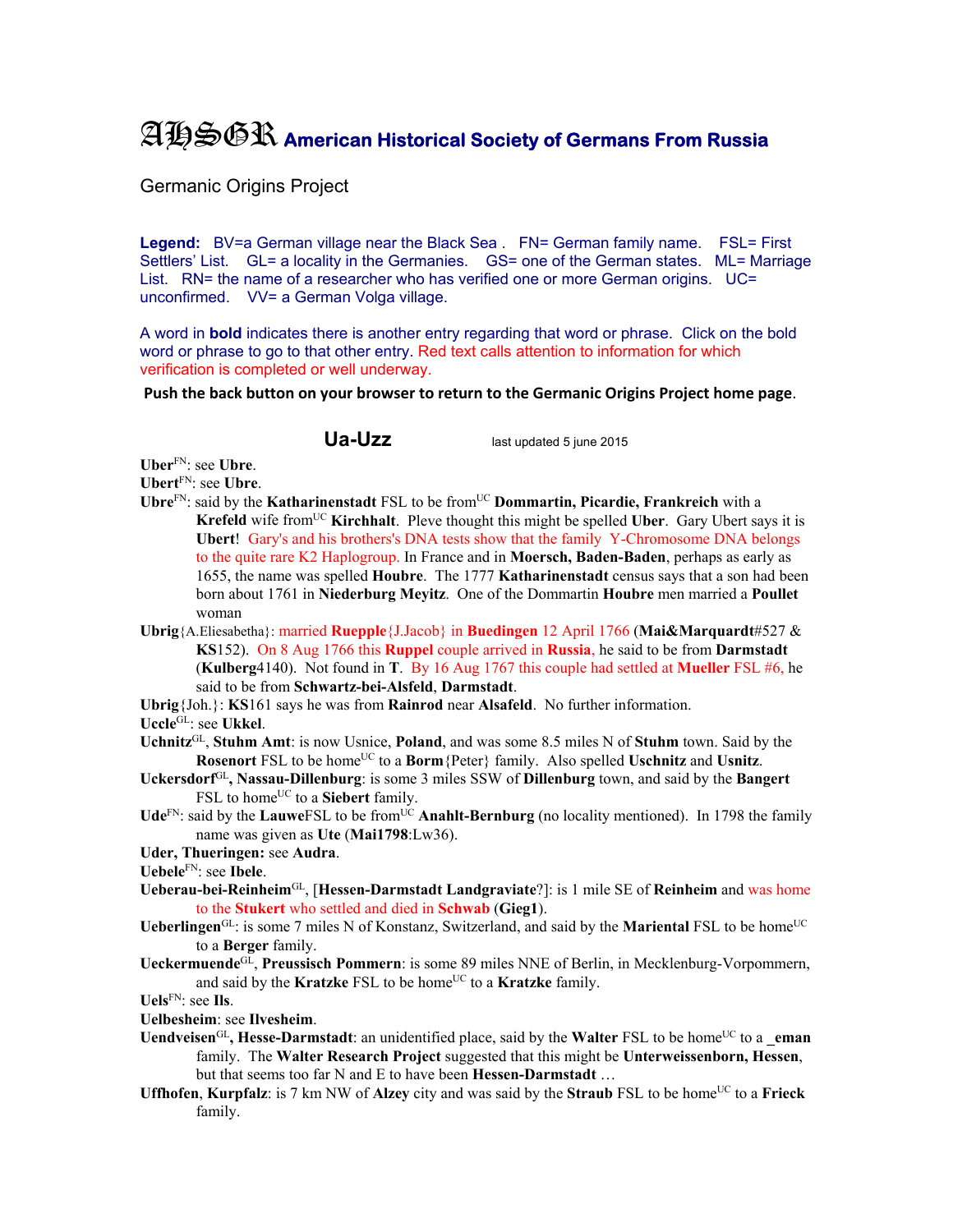**Ufoborn?, Kurpfalz:** an unidentified place said by the **Straub** FSL to be home<sup>UC</sup> to a **Zahn** family. Uhl<sup>FN</sup>: said by the **Boregard** FSL to be from<sup>UC</sup> **Hoegen**.

- **Uhl**FN{Friedrich}: said by the **Warenburg** FSL (#78) to be fromUC **Pansenheim**?, **Wuerttemberg** [**Duchy**]. For 1798 see **Mai1798**:Wr53 and 56.
- **Uhl/Utz** FN{Josef/Joseph}: FromUC **Steinbach, Baden-Durlach Landgraviate** arrived at **Flensburg, Schleswig Royal Duchy** in June 1762 (**EEE** p.627). **KS**161 has {Joseph}. In April 1763 **Uhl** married the widow **Utz**(p.629). Her name was {Christina Barbara} (p.627). Later that year they deserted **Denmark** (**EEE** pp. 627 & 629). By April 1765 they were settled at **Dobrinka** FSL #52 under the name of **Utz**{Joseph & Christina}; that FSL said he was from **Schneimet**(?), **Schwaben**.
- Uhl{Joseph}: **KS**:82 and 161 say this party of 3 from<sup>UC</sup> Winterberg (which Stumpp noted was in **Westfalen**) in 1764 was sent on to the **Saratov** area as part of the group of colonists transported under the command of Captain Paykul and Cornet Rehbinder. I have not found them in any published FSL, unless they are the preceding entry.
- **Uhl**FN: also see **Ohl**.
- **Uhlemann**{Johanna Christina}: in **Rosslau** 8 April 1766 married **Gorioce**{Samuel}.
	- (**Mai&Marquardt**#915). **KS161** by mistake has 1765. **KS**131 says he was 23and she was 24, and the year was 1765 (sic). I did not find them in any published FSL.
- **Uhlermann**{J.Gottfriedt}: married **Lehmann**{Johanna Sophia} 6 April 1766 in **Rosslau** (**Mai&Marquardt**#898). **KS**130 says the year was 1765. I did not find them in any published FSL or in **Mai1798**.
- **Uhlebuell**: is 38 km due W of **Flensburg**.
- **Uhlman**FN, see **Uhlmann.**
- **Uhlmann/Uhlman**(?)<sup>FN</sup>: said by the **Preuss** FSL to be from<sup>UC</sup> **Baerenbach, Kurmainz.** Later may have been spelled **Uhlman**.
- **Uhlmann**FN: said by the **Preuss** FSL to be fromUC **Dernbach, Kurmainz**.
- **Uhr**FN: this family name was found recorded in **Kirburg** marriage records 1762-1767; see **Flegel** trip.
- **Uhrich**<sub>FN:</sub> said by the **Volmer** FSL to be from<sup>UC</sup> **Zweibruechen.**
- **Uhrich**FN: also see **Urich** and **Uhrig**.
- **Uhrig/Uhrich**<sup>FN</sup>: said by the **Krasnovar** FSL to be from<sup>UC</sup> **Mannheim, Kurpfalz**.
- **Uhlsbuell in Eiderstedt**: this must be **Uhlebuell**, which see. Also see **Eiderstedte**.
- **Uhrsleben**GL: see **Uphersleben**.
- **Uhyst-am-Taucher**, [**Kur**-]**Sachsen**: is 14 km W of **Bautzen** city and was said by the **Urbach** FSL to be home<sup>UC</sup> to a **Stengler** family.
- **Ukkel**?GL, [**Brabant Duchy**]: aka **Uccle**, is just S of **Brussels** city, and said by the **Neidermonjou** FSL to be home<sup>UC</sup> to a **Thai** family.
- **Ulberg**FN: see **Ilberg**.
- **Ulden**GS: an unidentified German state; see **Muenster, Ulden**.
- **Uldren**FN: said by the **Rosenheim** FSL to be the maiden name of frau **Schmerbeck**.
- **Ulfa**GL, **Nidda Amt, Hessen-Darmstadt** [**Landgraviate**]: is 12 miles NNE of **Buedingen** and 3 miles N of **Nidda**, **Hesse.** Said by the **Frank** FSL, to be homeUC to a **Luft** family**.** Said by the Pleve and Kromm versions of the **Jagodnaja Poljana** FSL to be home<sup>UC</sup> to a **Kles** family, although the Pleve version does not mention **Nidda** and indicates Ulfa was near **Buedingen**. Said by the Stumpp version of the **Jagodnaja Poljana** FSL to be home<sup>UC</sup> to a **Koch** family.
- **Ulff** GL, [**Hessen-Darmstadt Landgraviate**]: now called **Ulfa**, is 5 km N of **Nidda** town and was said by the **Buedingen** ML to be home<sup>UC</sup> to the **Rohn** woman who in 1766 married **Schmidt**{Christian} in **Buedingen** (**Mai&Marquardt**#542). They may have settled in **Brabander**.
- Ulitz?<sup>FN</sup>: said by the **Neidermonjou** FSL to be from<sup>UC</sup> Berlin. I could not find this man in the 1798 censuses.
- **Ullrich**: filed amongst the **Ulrich**.
- **Ulm**FN: see **Ilig**.
- **Ulm**GL, **Bavaria** (after 1803), then **Wuerttemberg** (after 1810): the city is now in **Baden-Wuerttemberg** some 44 miles SE of **Stuttgart Stuttgart** at the junction of the Blau and Danube Rivers. According to **Remmick**: "Many uber schachtel [wood boats] carried German emigrants on the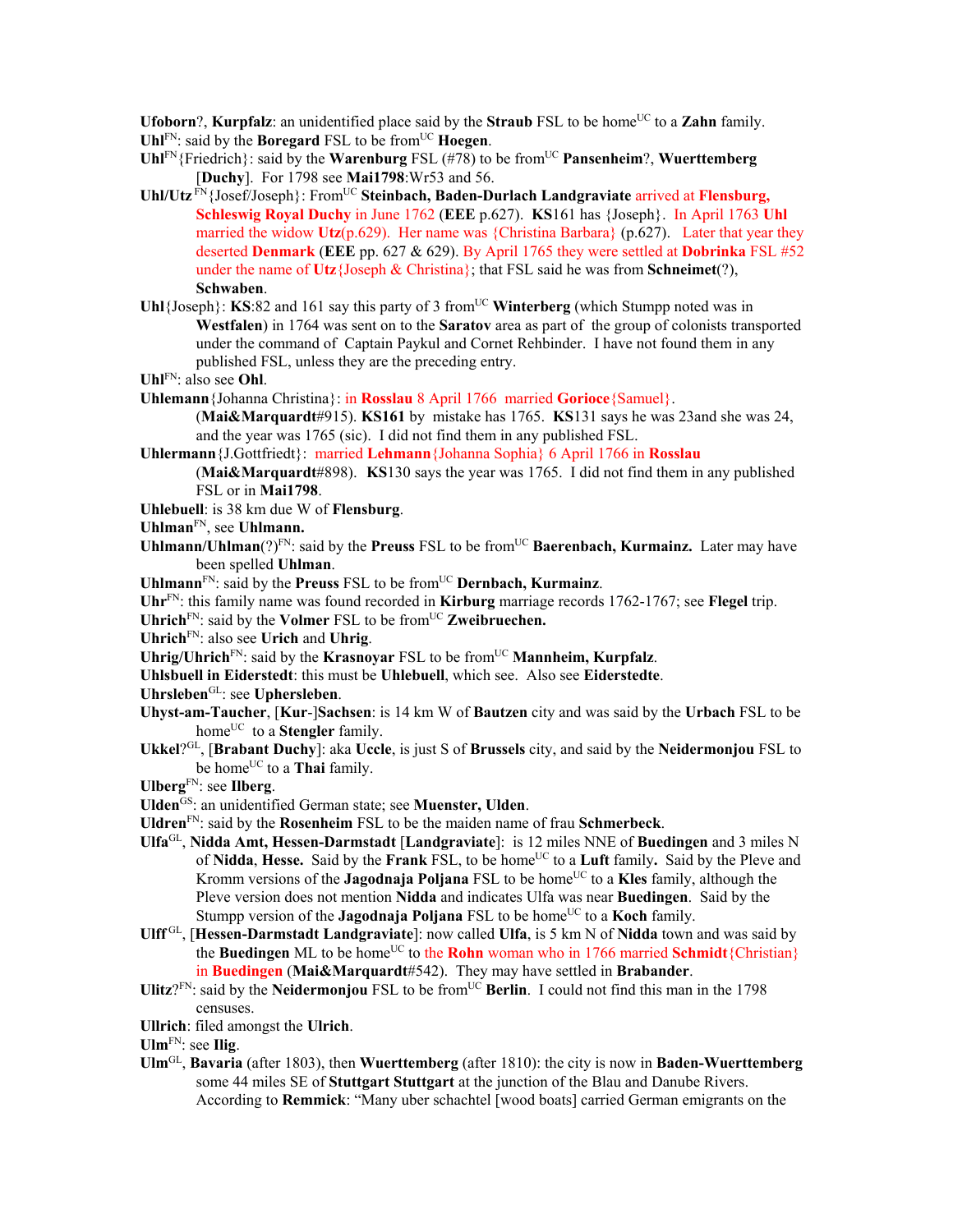Danube to the frontiers of Austria-Hungary and later to Russia.... [including] the **Pfaff** family who migrated to Torschau / **Batschka** in Austria-Hungary and later to Worms, **Odessa**, S. Russia with Duc de Richelieu. ..."

- $\text{UIm}(?)^{\text{GL}}$ , **[Solms-]Braunfels** [Principality] is some 6 miles NW of **Braunfels** city, and said by the **Kukkus** FSL to be home<sup>UC</sup> to a Weber family.
- **Ulm** near **Wetzlar**: Christ{Peter} was said by **KS**124 to have left from<sup>UC</sup> here. This must have been the same place as in the preceding entry. I could not find him in any published FSL or in **Mai1798**.
- **Ulm** [Imperial City?]: Said by the the **Rohleder** FSL to be home<sup>UC</sup> to an **Ertel** family and to frau **Frank**. There is always the possiblity this was one of the other two Ulm countries.
- **Ulm**GS (**Schwaben**): was the short name of three different countries in the **Swabian** area in the 1760's: **Ulm Barony**, **Ulm Imperial City**, and the **von Ulm Barony**. I do not see any way to identify which is which in the FSL although most references are probably to the lands of the Imperial City. *None of the following references mention any locality.* Said by the **Brabander** FSL to be home<sup>UC</sup> to a **Pemsel** family; Kuhlberg said this was in **Schwaben**. Said by the **Caesarsfeld** FSL to be home<sup>UC</sup> to the **Bozenhardt** family. Said by the **Graf** FSL to be home<sup>UC</sup> to a **Schmidt** family. Said by the **Kratzke** FSL to be home<sup>UC</sup> to a **Schakin**? family. Said by the **Katharinenstadt** FSL to be home<sup>UC</sup> to a Geld family. Said by the **Jost** FSL to be home<sup>UC</sup> to a **Moehring** family. Said by the **Mariental** FSL to be home<sup>UC</sup> to a **Scheibele** family. Said by the **Merkel** FSL to be home<sup>UC</sup> to a Gel family. Said by the Messer FSL to be home<sup>UC</sup> to an **Emert** family. Said by the **Schwed** FSL to be home<sup>UC</sup> to a **Raspen** family. Said by the **Urbach** FSL to be home<sup>UC</sup> to frau **Hanisch**, the former widow **Faust**. Said by the **Volmer** FSL to be home to a **Dreher** family.
- **Ulm Barony**GS: was a very small barony due W of **Tuebingen** city and due N of **Rottenburg** town with a tiny outpost on Lake Constance, half-way between Constance city and **Schaffhausen** city.
- **Ulm Imperial City**GS: starting in 1155 it was the only large Ulm state with broad lands around the city proper stretching NE beyond Langenau and more than 20 miles NW to beyond Geislingen, encompassing many villages and towns.
- **Ulmstadt**GL: sic for **Umstadt**.
- $U$ **lo**( $?$ )<sup>GL</sup>, **Finnland**: said by the **Dobrinka** FSL to be home<sup>UC</sup> to a **Asplew**? family. This might be **Oulu, Finland**, some 378 miles NW of St. Petersburg, Russia.
- **Ulrich**FN: said by the **Balzer** FSC to be a widowed mother-in-law in the **Becker**{Weil} household . She surely died prior to the 1798 census.
- Ulrich<sup>FN</sup>: said by the **Belowescher Kolonien** FSL to be from<sup>UC</sup> the **Pfalz** (no locality mentioned).
- **Ulrich**FN{Hans Georg}: Lutheran, born in<sup>UC</sup> Wuerttemberg he later left from<sup>UC</sup> Baden-Durlach **Margraviate** arriving at **Flensburg, Schleswig Royal Duchy** in May 1761. With wife {Rosina}, 2 childdren and 2 step children in January 1765 he applied to be allowed to leave **Denmark** (**EEE** p.628). By July 1766 they had settled in **Doenhof** FSL #30 which said he was from<sup>UC</sup> **Wuerttemberg** (no locality mentioned).
- **Ulrich**FN: said by the **Goebel** FSL to be fromUC **Fischbach, Mainz**.
- Ulrich<sup>FN</sup> {J.Melchior}: said by Kuhlberg4868 and the **Huck** FSL to be from<sup>UC</sup> **Isenburg** (no locality or country indicated).
- Ulrich<sup>FN</sup>: said by the **Katharinenstadt** FSL to be from<sup>UC</sup> Orb, Mainz. Sean McGinnis has traced this **Prasch** family in **Orb** back to the 1600's in the **Fulda** archives.
- **Ulrich**FN: said by the **Keller** FSL to be fromUC **Kolheim**?, **Kurmainz**.
- **Ulrich**FN: Herr **Ulrich** was said by the **Koehler** FSL to be from<sup>UC</sup> Lohr, and his frau's maiden name was given as **Hoffmann** (no origin given).
- **Ullrich/Urlich/Ulrich**FN{Lorenz}: on 4 July 1766 **Urlich** with wife {Elisabeth} and son arrived in **Russia** (**Kulberg**1799). Not identified in **T**. By 18 June 1767 they had settled at **Messer** FSL #75 said to be fromUC **Isenburg** (no locality mentioned). In 1798 the family name was spelled **Ulrich** (**Mai1798**:Ms20).
- Ulrich/Urlich<sup>FN</sup>{Johann}: said by the **Neidermonjou** FSL #2 to be from<sup>UC</sup> Spielberg. **KS**161 says **Spielberg** was near Spelled both Ulrich and **Urlich** in 1798 (**Mai1798**:Nm01 and Nm55).
- **Ulrich**{Michel}: arrived at **Flensburg, Schleswig Royal Duchy** in July 1762. He died during 1762-1763. In April 1765 his widow with her **Dalinger** son-in-law {Michel} reregistered in a Danish German colony. In June she deserted **Denmark**. Later they were recorded in the church books of **Neu-**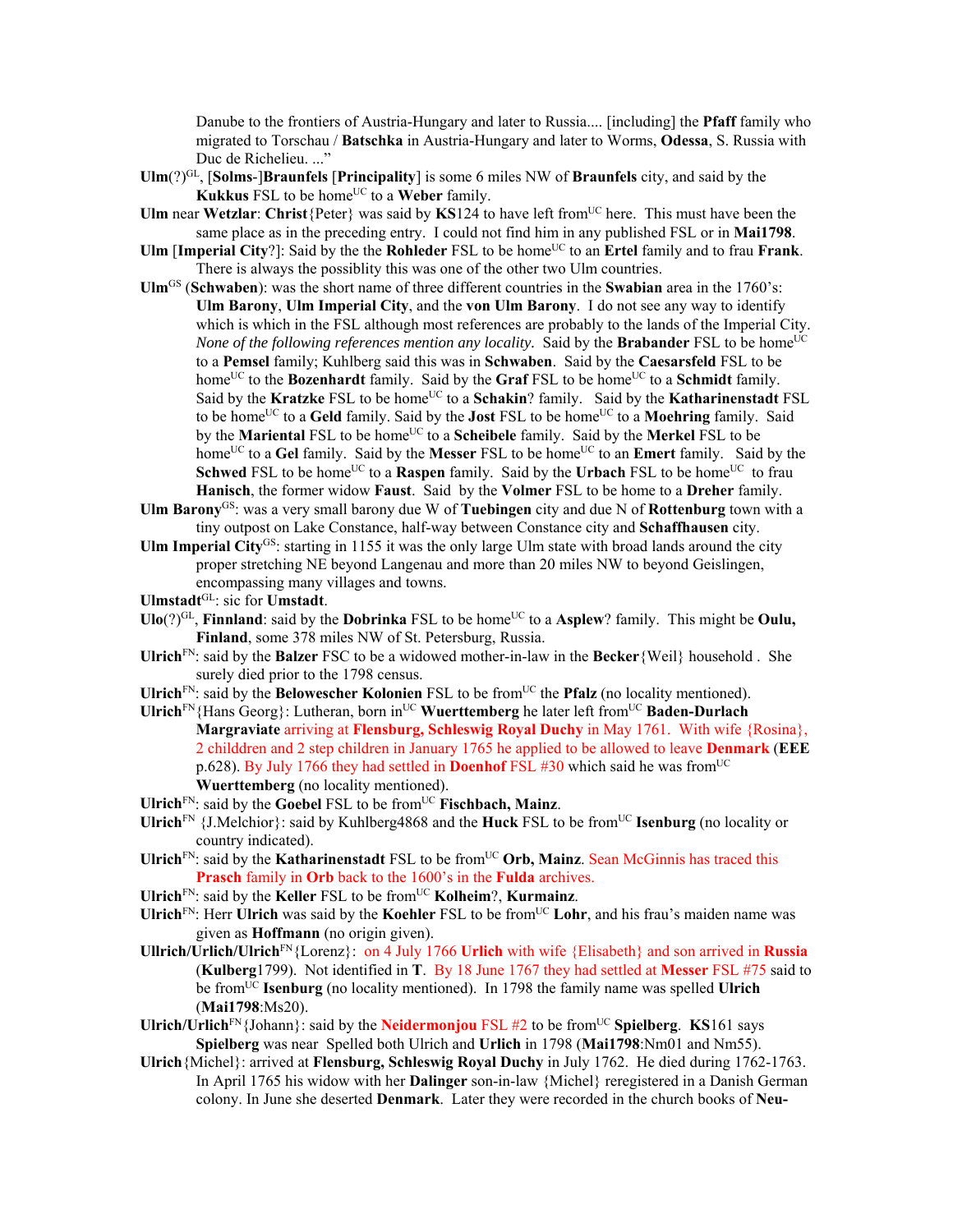**Saratowka** near **St. Petersburg** (**EEE** p.628)

- Ulrich<sup>FN</sup>: said by the **Pfeiffer** FSL to be from<sup>UC</sup> Orb.
- **Ulrich**<sup>FN</sup>: said by the **Pfeiffer** FSL to be from<sup>UC</sup> **Wuerzburg** no locality indicated.

**Ulrich**FN: this family name was found recorded in **Schotten** parish records for many generations prior to 1767; see **Flegel** trip.

- **Ulrich**FN: also see **Uhrich** and **Ullrich**.
- **Ulrichstein**GL, [**Darmstadt**]: was some 9 miles SW of **Lauterbach** city, and was the seat of an Amt [district] of the same name in **Hessen-Darmstadt**. Said by the Stumpp version of the **Jagodnaja Poljana** FSL to be home<sup>UC</sup> of a **Rausch** family. Said by the **Krasnoyar** FSL to be home<sup>UC</sup> to a **Funk** family. The **Buedingen** ML says this was home<sup>UC</sup> to an **Eberlein** man who in 1766 married a **Stein** woman; by 1767 this couple was in **Walter** (**Mai&Marquardt**#637).
- Umet<sup>VV</sup>: a Russian name for **Rosenberg**<sup>VV</sup>.
- **Umet Ilovlinska**VV: a Russian name for **Rosenberg**VV.
- **Umkirchen**?<sup>GL</sup>: an unidentified place said by the **Ober-Monjou** FSL to be home<sup>UC</sup> to a **Ditrich** family.
- Ums<sup>FN</sup>: said by the **Belowescher Kolonien** FSL to be from<sup>UC</sup> Schwaben (no locality mentioned). Umstadt<sup>GL</sup>, Darmstadt: said by the Kraft FSL to be home<sup>UC</sup> to a Tempel family. This surely is
	- **Umstadt/Gross-Umstadt** in the following.
- **Umstadt**GL**, Erbach**: see **Umstadt/Gross Umstadt.**
- **Umstadt/Gross-Umstadt**GL**, Breuberg Condomium:** is 12.5 miles E of **Darmstadt,** 15 miles N of **Erbach**, and 21 miles SE of **Frankfort** in **Hesse.** Some FSL place it in the **Hessen-Darmstadt duchy** and some in the **Erbach county**, but contemporary maps seem to agree with Pastor Kromm that it was in **Breuberg Condomium**. According to the **Frank** FSL, it was home<sup>UC</sup> to a **Gras** family**.** According to the Stumpp version of the **Jagodnaja Poljana** FSL it was in **Buedingen** [i.e. **Isenburg** which surely was not true] and was home<sup>UC</sup> to **Lust** and **Schmidt** families, but according to the Pleve version these families were from<sup>UC</sup> **Umstadt**, **Erbach**, and according to the Kromm version the Lust family was from elsewhere and the Schmidt family was fromUC **Ulmstadt**[sic]**, Breuberg County**. Said by the **Buedingen** ML to be home to **Bosseler**{Magdalena Sophia}who married **Willmann**{Georg Heinrich} in **Buedingen** on 24 June 1766 (Mai&**Marquardt**#710).
- Umstand<sup>GL</sup>, Pfalz: an unidentified place said by the Kraft FSL to be home<sup>UC</sup> to a Tempel family. My guess is that this should be **Umstadt, Darmstadt**.
- **Undeit**GL: an unidentified place said by the **Bettinger** FSL to be home<sup>UC</sup> to a **Sitz/Seiss**? family. There is an **Ahndeich**, **Lower Saxony**, some 10 miles WSW of Bremerhaven city.
- **Undenheim**<sup>GL/GS?</sup>: said by the **Lauwe** FSL to be home<sup>UC</sup> to a **Rein** family. There is an Undenheim which probably would have been in the **Pfalz**, some 6 miles W of Oppenheim.
- **Undingen**GL, **Reutlingen** [**Amt**], **Wuerttemberg**: is 7.5 miles S of **Reutlingen** city, and was verified by the **GCRA** as the home of the **Gugel** family that lived for a time in **Bergdorf**; see their book for detail.
- **Unefuch/Unkefug**FN{J.Georg}: said by the **Boaro** FSL #131 to be from<sup>UC</sup> **Igelsheim**(?). According to the **Schlitz** ML this man was father to the **Unkefug** of **Eichenhayn** who married there in 1766 (**Mai&Marquardt**#739). Spelled **Ungefugt** in 1798 (**Mai1798**:Mn6,13,37).
- **Unefuch**FN: also see **Ungefug**.
- **Ungarn**[**ia**]: is the country of Hungary.
- **Ungarn**: Said (no locality mentioned) by Kuhlberg to be home<sup>UC</sup> to a **Berer**? family that went to **Brabander**.
- **Ungefug/Unkefug/Unefuch/Ungefugt**<sup>FN</sup>{Andreas}: said by the **Boaro** FSL #131to be from<sup>UC</sup> **Eichenhayn**. According to the **Schlitz** ML this **Unkefug** man married a **Kayser** woman of UC **Thirrlaunm** in 1766 (**Mai&Marquardt**#739). Also spelled **Unefuch** (**Mai&Marquart**#739) and **Ungefugt** (**Mai1798**: Mn15,19).

**Ungefugt**FN: see **Ungefug** and **Unefuch**.

- **Ungeheuer**<sup>FN</sup>: said by the **Leitsinger** FSL to be from<sup>UC</sup> **Etzenheim**?, **Kurtrier**. I could not find this family in the 1798 Volga censuses.
- **Ungelbach**<sup>N</sup>: said by the **Belowescher Kolonien** FSL to be from<sup>UC</sup> **Hanau** (no locality mentioned) whose wife died in **Oranienbaum** whereupon he married a **Lecher** woman.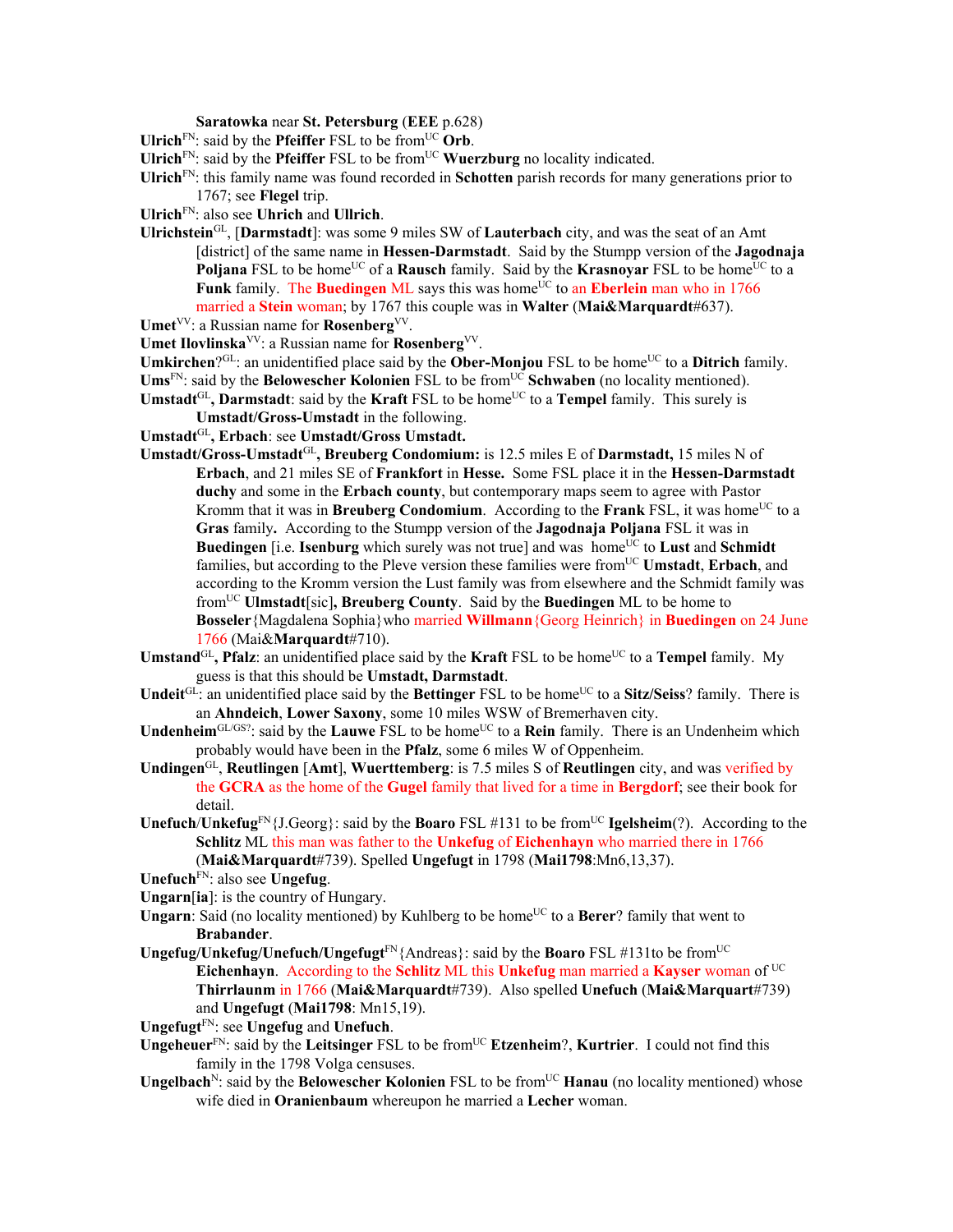- **Unger**<sup>FN</sup>: mistakenly said by both the 1816 **Neudorf** census (#117) and **KS**:467 to have come from<sup>UC</sup> **Eppingen**, **Sinsheim** [**Amt**], **Baden**. Using **FHL**#1,051,483, the **GCRA** proved their origin in **Odenheim**, **Bruchsal** [**Amt**], **Baden**. See the **GCRA** book for more.
- **Unger**FN: this family name was found recorded in **Winterhausen** marriage records 1760-1769; see **Flegel** trip.
- **Ungerbell**{Catharina E.): married **Primo**{J.Friedrich} in **Rosslau** 9 June 1766 (**Mai&Marquardt**#1005). **KS**149 & 161 have the wrong year: 1765. Later in 1766 **Primohr**{Friederich & Cathrina} took transport in **Oranienbaum** for the **Volga** (**T**3785-3786). Not found in any later source.
- **Unggenried**GL**, Bavaria**: see **Gorderig**.
- **Ungstein**GL**, Leiningen**: is some 12 miles W of **Mannheim,** some 1.7 miles SE of **Leistadt, Leiningen**, and is said by the **Kautz** FSL to be the home<sup>UC</sup> of a **Kauz/Kautz** family.
- **United Netherlands** GS: was an independent a republic 1581-1795, aka the **Dutch Republic**, or **United Provinces**.
- **United Provinces** GS: see **United Netherlands**.
- Unkefug<sup>FN</sup>{A.Margaretha}: daughter of {J.Georg} from<sup>UC</sup> **Eichenhayn** married in **Schlitz** 18 Aug 1766 **Winterholder**{Johannes} (**Mai&Marquardt**#745). Not found in **Kulberg** or in **T**. By 17 Aug 1767 this couple had settled at **Boaro** FSL #128. By 1798 she had died (**Mai1798**:Mn5).

**Unkefug**FN: also see **Ungefug** and **Unefuch**.

- **Unkelbach**FN: according to the **Goebel** FSL **Viet**'s wife's maiden name was **Unkelbach**.
- **Unkelbach**FN: according to the **Goebel** FSL this was the maiden name of **Wunderlich** (fromUC **Johannesberg, Kurmainz**)'s wife. The name is given as **Mankerbach** in 1798 (**Mai1798**:Gb63).
- **Unkelbach**{Johannes}: **KS**161 says he came from **Altenmittlau** near **Gelnhausen**. No further information.
- **Unrat**FN: said by the 1816 **Glueckstal** census (**KS**:676, 467) to be from **Schwieberdingen**, **Ludwigsburg** [**Amt**], **Wuerttemberg**. Using **FHL**(1,056,754), the **GCRA** verified this origin; see their book for more detail. Also spelled **Unrath**.
- **Unrath**FN: see **Unrat**.
- **Unrein**<sup>FN</sup>: said by the **Ober-Monjou** FSL to be from<sup>UC</sup> Buesendorf. For 1798 Mai1798:Om28, 29, 36, 49, Sn 14, and possibly Om1.
- **Unrein**FN: said by the **Orlovskaya** FSL to be the maiden name of frau **Frachtel** (**Mai1798**: Sn14).
- **Unruh**FN: said by the 1816 **Glueckstal** census (**KS**:676, 467) to be fromUC **Unterjesingen**, **Tuebingen** [**Amt**], **Wuerttemberg**. Using FHL(1,189,236), the **GCRA** proved he moved to **Mosbach, Mosbach Amt, Baden** to marry before going to **Glueckstal**.
- **Unruh**RN: in his book Die neiderlaendisch-niederdeutschchen Hintergruende der mennonitischen Oswanderungen im 16. 18. Und 19. Jahrhundert, Benjamin H. Unruh gathered an incredible wealth of information about the origins of German Mennonite colonists, including most of their First Settlers' Lists (**FSL**).
- **Unstadt**GL**,** is an unidentified locality which, according to the **Frank** FSL, was in the state of **Hessen-Darmstadt** and was home<sup>UC</sup> to a **Urich** family. This probably is **Umstadt.**
- **Unteralba, Fulda** [**Bishopric**]: 21 miles NE of Fulda city, and said by the **Dehler** FSL to be home<sup>UC</sup> to a **Ritter** family.
- **Untersapach**: this probably was a mistake for **Angersbach** .
- **Unterberg**<sup>FN</sup>: said by the **Paulskaya** FSL to be from<sup>UC</sup> **Herzhausen**.
- **Unterfranken: Lower Franconia** is today the part of **Bavaria** north of the Main River plus the area just south of that river.
- **Untergneus**GL: see **Unterhens**.
- **Untergroeningen**GL, **Jagstkries**, **Wuerttemberg**: is some 9.5 miles SW of **Ellwangen** city, and the **GCRA** thinks this may be home<sup>UC</sup> to the **Weimer** who went to **Glueckstal**.
- **Untergruppenbach**GL, **Heilbronn** [**Amt**], **Wuerttemberg**: is 4.5 miles SE of **Heilbronn** city, and the **GCRA** proved this origin for the **Kolb** family that lived for a time in **Glueckstal**; see their book for detail.
- **Unter-Hambach**: is 2 km N of **Heppenheim-an-der-Bergstrasse**. **KS**129 said this was near **Heppenheim**, and **KS**129 and **Mai&Marquardt**#813 said that it was home<sup>UC</sup> to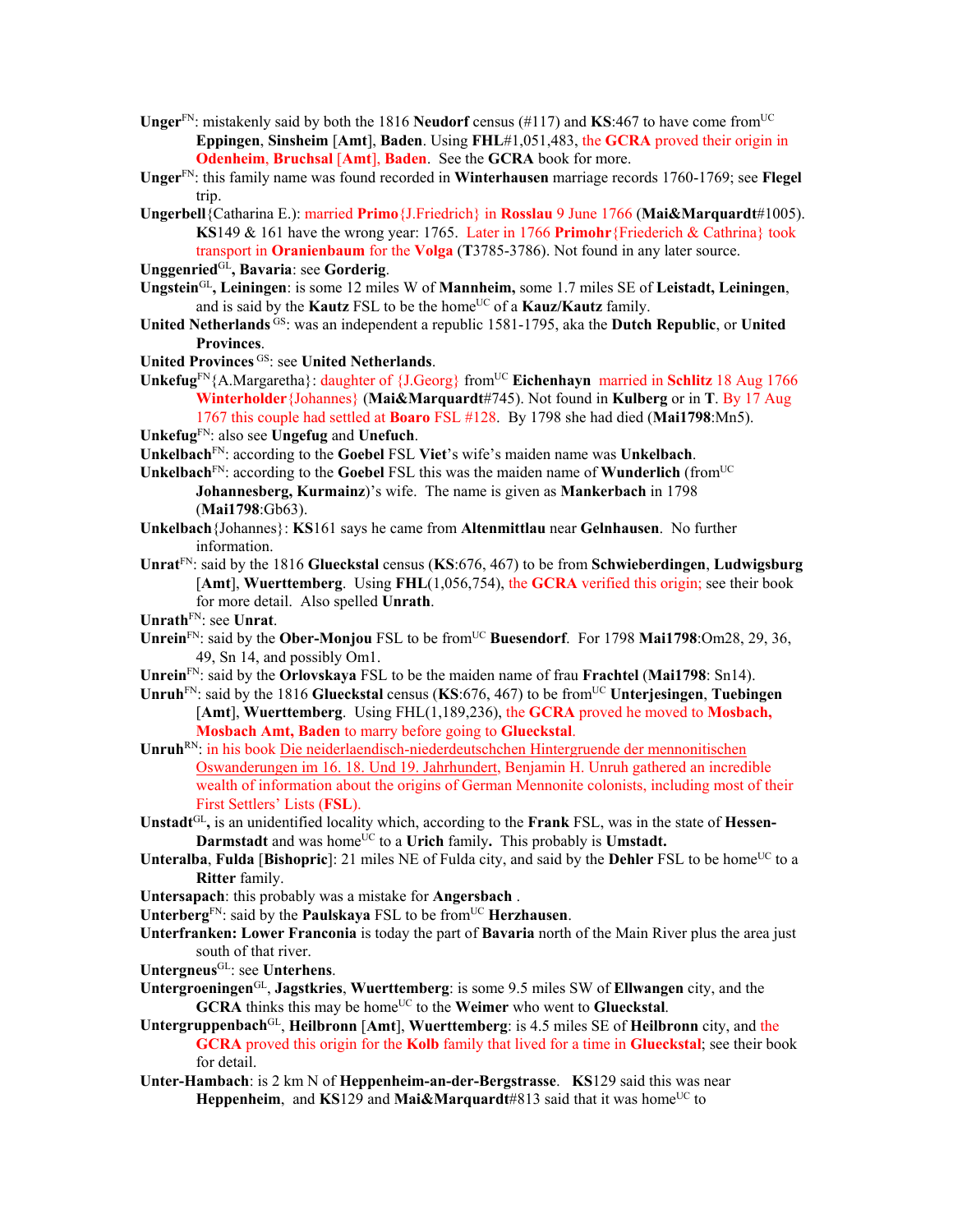## **Flachsmann**{M.Barbara} ev. daughter of {Christoph(er)} and bride of **Fuhrmann**{J.Georg}.

- Unterhens(?)<sup>GL</sup>: Said by the **Boaro** FSL to be home<sup>UC</sup> to a **Krep**? family. This might be **Untergneus** some 7 miles SE of **Jena, Thueringen**.
- **Unteriflingen parish**GL, **Freudenstadt** [**Oberamt**], **Wuerttemberg**: was some 6 miles SE of **Freudenstadt** city.
- **Unterjesingen**GL, **Tuebingen** [**Amt**], **Wuerttemberg**: is some 3 miles W of **Tuebingen** city and said by the **Bergdorf** 1858 census to be home<sup>UC</sup> to the **Goehring** family; but **GCRA** has proven that origin wrong. Proven by the **GCRA** to be home to **Huber**{Christian}, **Schnaidt**, and **Unruh** who went to **Glueckstal**, and the **GCRA** proved this the birthplace of the **Schnaidt** who settled in **Kassel**.
- **Unterkofer**FN: said by the 1816 **Glueckstal** census (**KS**:670, 672, 467) to be from **Boennigheim**, **Ludwigsburg** [**Amt**], **Wuerttemberg**. Using **FHL**(1,184,904), the **GCRA** verified this origin. See the **GCRA** book for more detail.Also spelled **Unterkofler**.
- **Unterkofler**FN: see **Unterkofer**.
- **Unter Lays/Lais**GL, [**Stolberg-Gedern County**?]: is 4 miles E of **Nidda** and said by the **Buedingen** ML to be home<sup>UC</sup> to a **Siebert** woman who married in 1766 a **Stang** man; later the couple went to **Jagodnaja Poljana** (**Mai&Marquardt**#718). Said by the Kromm version of the **Jagodnaja**  Poljana FSL to possibly be home<sup>UC</sup> to Appel, Luft and Scheuermann families. Said by the **Buedingen** ML to be home<sup>UC</sup> to **Appel**{Heinrich} deceased father of {A.Elisabeth} who married **Rueppel**{J.Kaspar} in 1766 (**Mai&Marquardt**#713, **KS**:118 and 143), identified in no FSL.
- **Unterleichtersbach**: is 9 km E of **Zeitlofs**, then in the **Tuengen Barony**. **KS**124 says it was home<sup>UC</sup> to **Ceyer**{Anton} and was near **Wuerzburg**. It was not near **Wuerzburg** city nor was it in the **Wuerzburg Bishopric**.
- **Unterlenningen**GL, **Kirchheim** [**Amt**], **Wuerttemberg**: is 6 miles S of **Kirchheim-unter-Teck**, and was proven by the **GCRA** as origin for **Wolf**{J.Fried.} who married in **Glueckstal**.
- Untermann<sup>FN</sup>: said by the **Kano** FSL to be from<sup>UC</sup> **Rosinbrin**?. I could not find this family in the 1798 Volga censuses.
- **Untermbach**?GL: an unidentified place said by the **Shcherbakovka** FSL to be home<sup>UC</sup> to the **Winter** family.
- **Untermockstadt**GL, [**Isenburg County**]: now **NiederMockstadt**, 7 miles NW of **Buedingen** city, and said by the **Auerbach** index to be the hometown<sup>UC</sup> of a Beck man who went from Hanau County to Russia.
- **Unternaubel**: an unidentified place said to be home to **Heil**{Elisabetha} who married **Weiderhold**{J.Heinrich} 22 June 1766 in **Buedingen** (**Mai&Marquardt**#707 & **KS**133).
- **Unterreichenbach**GL, [**Isenburg-Birstein County**]: is some 10 miles NE of **Buedingen** city, and said by the **Buedingen** ML to be home<sup>UC</sup> of a **Wagner** woman who married a **Ruth** man in 1766 and then went to **Balzer** (**Mai&Marquart**#417).
- **Unterschlechtbach**GL, **Waiblingen** [**Amt**], **Wuerttemberg**: Schlechtbach was some 10 miles ENE of **Waiblingen** town and 4.5 miles W of **Welzheim** town. Said by **KS**:396 to have been home<sup>UC</sup> to the **Pressler**{J.Georg} family.
- **Unterschmidt**GL **bei Nidda**: is some 1.3 miles NE of **Nidda**, and said by the **Buedingen** ML to be the homeUC of a **Ludwig** woman who married Conrad **Beutel** who went to **Jagodnaja Poljana** (**Mai&Marquardt**#715).
- **Unter Schmitten**GL: was about 1 mile NE of Nidda and said by the Kromm version of the **Jagodnaja Poljana** FSL to be home<sup>UC</sup> toa **Ludwig** family (p.134), as well as a **Riklen** family (p.135).
- **Unterschmitten** near **Nidda**: is 1.5 km NE of **Nidda** town and was said to be home<sup>UC</sup> to **Wirth**{Hieronymus} who died 15 July 1766 in **Buedingen** (**Mai&Marquardt**#1234). Same place as the previous entry.
- Unter-Schwarz<sup>GL</sup>: is some 13 miles E of Alsferd, Hessen, and said by the Boaro FSL to be home<sup>UC</sup> to a **Guteberg**? family.
- **Untersielmingen**GL**, Stuttgart Oberamt, Wuerttemberg**: probably a suburb of **Stuttgart**, but as yet unidentified, and was home to a **Schaefer** family that settled in **Gueldendorf, Odessa**.
- **Untersteinbach**, **Bamberg** [**Bishopric**]: apparently was 15 miles W of **Bamberg** city, and said by the Hoelzel FSL to be home<sup>UC</sup> to a **Lauchner/Leichner** family. But this Untersteinbach looks on the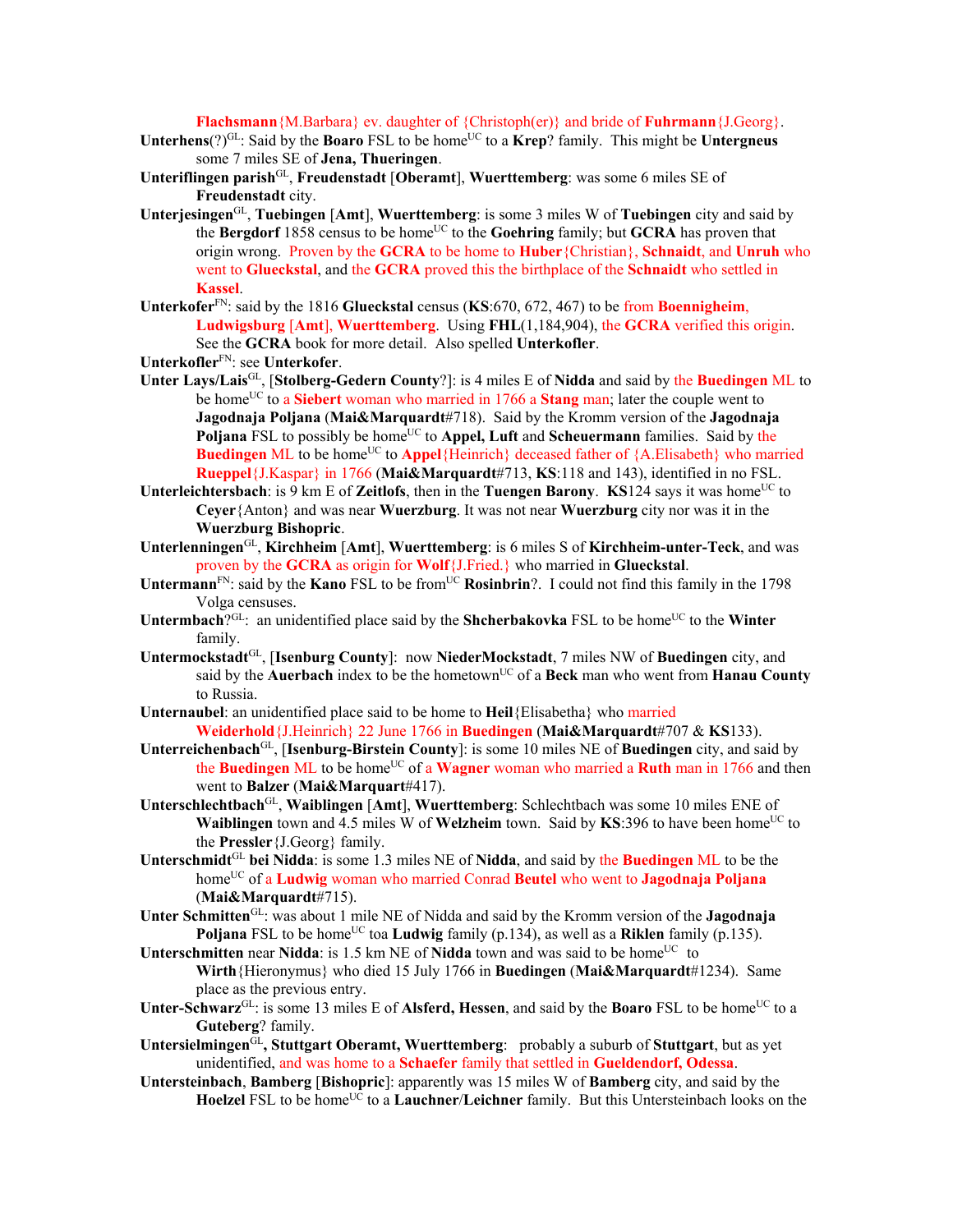map as if it was part of the **Wuerzburg Bishopric**.

- **Unterumbach**GL**, Bavaria**: is some 12 miles WNW of **Augsburg, Bavaria**, and is said by the **Preuss** FSL to be home to a **Kaspar** family.
- Unterwald<sup>GL</sup>: see Unterweld.
- Unterwalden<sup>VV</sup>: another name for **Meinhard**<sup>VV</sup>.
- **Unterweissenborn**GL**, Hesse-Darmstadt**: see **Uendveisen**.
- **Unterweld**<sup>GL</sup>: an unidentified place said by the **Boregard** FSL to be home<sup>UC</sup> to a **Homann** family. There were at least 3 **Unterwald**s in Austria.
- Untitz<sup>GL</sup>: said by the **Kano** FSL to be home<sup>UC</sup> to a **von Wipler** family. This place was probably near the border between **Reuss-Gera County** and the **Neustaedter Kreis** of **Kursachsen**, some 3.5 miles S of **Gera** city.
- **Uphersleben**: an unidentified place said by the **Susannental** FSL to be home<sup>UC</sup> to a **Fischer** family. This probably was **Uhrsleben** 26 km NW of **Magdeburg** city centre and then in **Magdeburg Duchy**, **Kurbrandenburg**.
- **Uphersleben**: an unidentified place said to be home to **Fischer**{J.Andreas} who married **Oszwald**{Magdalena Euphrosine} of **Nuernberg**. This might be **Udersleben** 212 km N of

**Nuernberg** city or the place mentioned in the foregoing entery. **Upoch**(?), **Kurmainz:** an unidentified place said by the **Roethling** FSL to be home<sup>UC</sup> to a **Tihl/Thiel** 

- family.
- **Urach**, **Fuerstenberg Principality**: is 30 KM E of **Freiburg** city.
- **Urach**, **Reutlingen** [**Amt**], **Wuerttemberg**: was proven by the **GCRA** to be home to the **Notz** family that settled in **Neudorf**. Same place as the next entry, but 40 years later.
- **Urach**GL, **Wuerttemberg** [**Duchy**]: now **Bad Urach** some 8.5 miles E of **Reutlingen** city, and said by the **Brabander** FSL FSL to be home<sup>UC</sup> to an **Altersroh** family. Said by the **Stahl-am-Tarlyk** FSL to be home<sup>UC</sup> to the **Fisher** family.
- **Urban**{Johann}: **Kulberg**25 said he was single from<sup>UC</sup> **Erbach**. I did not find him in **T** or in any published FSL.
- **Urbach**<sup>FN</sup>{J.Jacob}: said by the **Urbach** FSL (#1) to be from<sup>UC</sup> **Muehlhausen**. David Schmidt says the original Russian version of the FSL said the origin was **Muehlhausen Imperial City**. For 1786 and 1798 see **Mai1798**: Mv2899 and Sl40.
- **Urbach**{Ernst Wilhelm}: on 10 Aug 1767 with wife {Catharina Elisabeth} and 2 children he arrived in **Russia**, said to be from **Isenburg** (**Kulberg**4863). **KS**161 says he was from **Buedingen** city. No further information.
- **Urbach**<sup>GL</sup>, **Kurmainz**: an unidentified place said by the **Brabander** FSL to be home<sup>UC</sup> to a **Gossmann** family.
- **Urbach**GL, **Saargmuend** [**Amt**], [**Pfalz**]: an unidentified place near current-day Sarreguemines, said incorrectly by the 1816 **Glueckstal** census to be home<sup>UC</sup> to the **Klein**{Nikolaus, Peter} family that went to **Glueckstal**. See the **GCRA** book for more detail.
- **Urbach**GL, **Thueringen**: is 4.6 miles ESE of **Nordhausen** and is said by the **Roethling** FSL possibly to be home<sup>UC</sup> to a **Schlert** family.
- **Urbach-Kirchdorf**GL, **Westerwald:** is 13 miles N of **Koblenz,** and is said by the **Roethling** FSL possibly to be home<sup>UC</sup> to a **Schlert** family.

**Urbach**VV (aka **Alt-Urbach, Lipov-Kut, Lipovkut, Lipow-Kut, Lipowkutt**) is a Lutheran German village on the eastern side of the Volga River. Its FSL is published in Pleve, Einwanderung …, vol.IV, pp. 269-283. According to this, the first settlers were from the following places with the family names shown here in parens. Verified information is in red. The number with the name is their household number in the FSL:

from **Althausen**: (**Spindler**47);

from **Alzey**, **Kurpfalz**: (frau **Kretzer/**widow **Tress**?17, frau **Schaff**/widow **Wengert**15, and possibly **Tress**?17 and **Wengert**15);

from **Anhalt-Koethen** [**Principality**]: (**Schlitter**25);

from **Anhalt-Zerbst** [**Principality**]: (**Hershleben**26, **Preger**?/**Praeger**/**Berger**33);

```
from Ansbach [Margraviate]: (Schmidt{Georg}37, Schramm44);
```
from **Apolda**?, [**Sachsen**-]**Weimar** [**Duchy**]: (**Meier**/**Maier**16);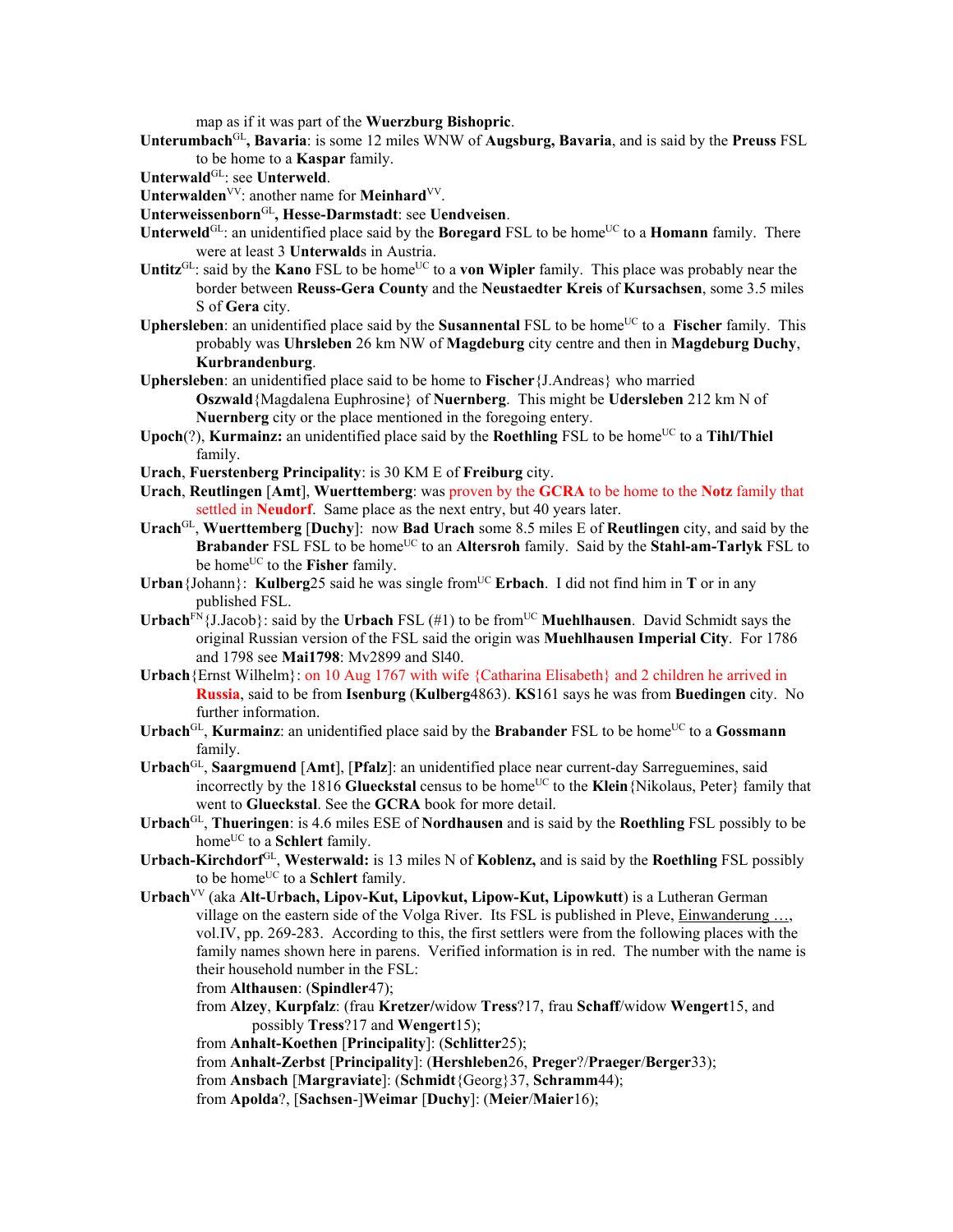from **Baerstadt**: (frau **Weinert**/the widow **Pflaum**14 and possibly **Pflaum**14);

from **Barby**, [**Kur**-]**Sachsen**: (**Enike**8);

from **Berlin**, [**Kurbrandenburg**]: (frau **Wodischal**28);

from [**Kur**-]**Brandenburg**: (**Rehfeld**7);

from **Breslau**, **Schlesien**: (frau **Leonhard**35);

from [**Isenburg**-]**Buedingen** [**County**]: (frau **Kelhorn**23);

from **Busecker Tal**, [**Hessen**-]**Darmstadt** [**Landgraviate**]: (frau **Enike**8, **Goebel**42, **Mengel**9, **Wagner**{Philipp}41);

from **Calbe**?, [**Magdeburg Duchy**, **Kur**-]**Brandenburg**: (**Goldmann**/**Holtmann**32);

from [**Hessen**-]**Darmstadt** [**Landgraviate**]: (**Pauly**38);

from **Debreczin**, **Ungarn**: (**Totei**4);

from **Delitzsch**, [**Kur**-]**Sachsen**: (**Balde**/**Falde**13);

from **Doeberlub**?, [**Kur**-]**Sachsen**: (**Landmann**/**Langmann**2 and possibly **Herrfurt**2);

from **Dessow**[sic?], **Mecklenburg**: (**Kufeldt**29);

from **Dresden**, [**Kur**-]**Sachsen**: (**Hanisch**/**Ganish**10);

from **Erbstadt**, [**Hanau County**,] **Hessen**[-**Kassel Landgraviate**]: (frau **Spindler**/widow **Weber**{Ernst} and perhaps **Weber**{Ernst};

from **Frankenberg**, **Hessen**[-**Kassel Landgraviate**]:(frau **Roeder**/widow **Ost**6 and perhaps **Ost**6);

from **Geidigem**?, **Mecklenburg**: (**Mertz**52);

from **Giebenhausen**-**bei**-**Retzau**, [**Anhalt**-**Dessau Principality**]: (frau **Kermigk**49);

from **Goerlitz**, [**Kur**-]**Sachsen**: (**Richter**18);

from **Halle**, [**Kur**-]**Brandenburg**: (**Eberling**11, fraulein **Herting**50, **Holz**43, and perhaps a **Hannemann** family as well as Herr **Herting**50);

from **Hettstedt**, **Mansfield**[sic?]: (**Kelhorn**23);

from **Hochhausen**, **Darmstadt**[sic?]: (frau **Makroth**39);

from **Kana**?, **Wuerzenburg**?: (**Pister**/**Piester**27);

from **Kiel**, **Holstein**[-**Gottorp Duchy**]: (**Kahlmann**24);

from **Kirdorf**, [**Hessen**-]**Darmstadt** [**Landgraviate**]: (frau **Meier**{Friedrich}16);

from **Kolberg**[**Colberg**], **Preussich Pommern**: (frau **Herbst**/widow **Lehmann**5);

from **Kurpfalz**: (frau **Schulz**{ChristianF.};

from **Luckenwalde**?, [**Kur**-]**Brandenburg**: (**Schaff**15 and possibly **Wengert**/**Wingert**15a);

from **Luedershausen**-**bei**-**Artlenburg**: (**Wagner**{Sigmund}3);

from **Mansfield** [**County**]: (**Graef**/**Gref**?22);

from **Merschlem**?, [**Kur**-]**Brandenburg**: (**Schmidt**{Gottfried}31;

from **Muehlhausen Imperial City**: (**Urbach**1);

from **Muehlried**, **Wuerrtemberg**[sic?]: (**Balzer**46);

from **Narva**, **Livland**, [**Russia**]: (frau **Totei**4);

from **Neuem**?, **Anhalt**[?]: (**Kretzer**17 and possibly **Tress**?/**Drez**?17a);

from **Nordhausen** [**Imperial City**]: (frau **Eberling**/widow **Hannemann**11, frau **Engelmann**19, **Ute**20);

from **Norwegen**, [**Daenemark Kingdom**?]: (**Michelsen**40);

from **Prenzlau**, [**Kur**-]**Brandenburg**: (**Wodischal**28);

from **Querfurt**, [**Kur**-]**Sachsen**: (**Zahn**34);

from **Rehsen**, [**Anhalt-Dessau Principality**]: (**Pussker**53);

from **Retzau**, [**Anhalt**-]**Dessau** [**Principality**]: (**Kermigk**/**Kermin**?49);

from [**Nassau-**]**Saarbruecken**: (frau **Pister**27);

from **Sachsen-Weimar** [**Duchy**]: (**Engelmann**19);

from **Sangerhausen**, [**Kur**-]**Sachsen**: (**Herbst**5);

from **Siebenlehn**?, [**Kur**-]**Sachsen**: (**Schulzen**21);

from **Sinsheim**, **Kurpfalz**: (**Kreiner**/**Kreinert**51);

from **Sohlen**, [**Kur**-]**Brandenburg**: (**Schulz**12);

from **Steffin**, **Brandenburg**[sic?]: (**Bott**36);

from **Suhl**, [**Kur**-]**Sachsen**: (**Kraemer**53, **Eichhorn**54, **Seidenzahl**/**Saidentsal**48, and possibly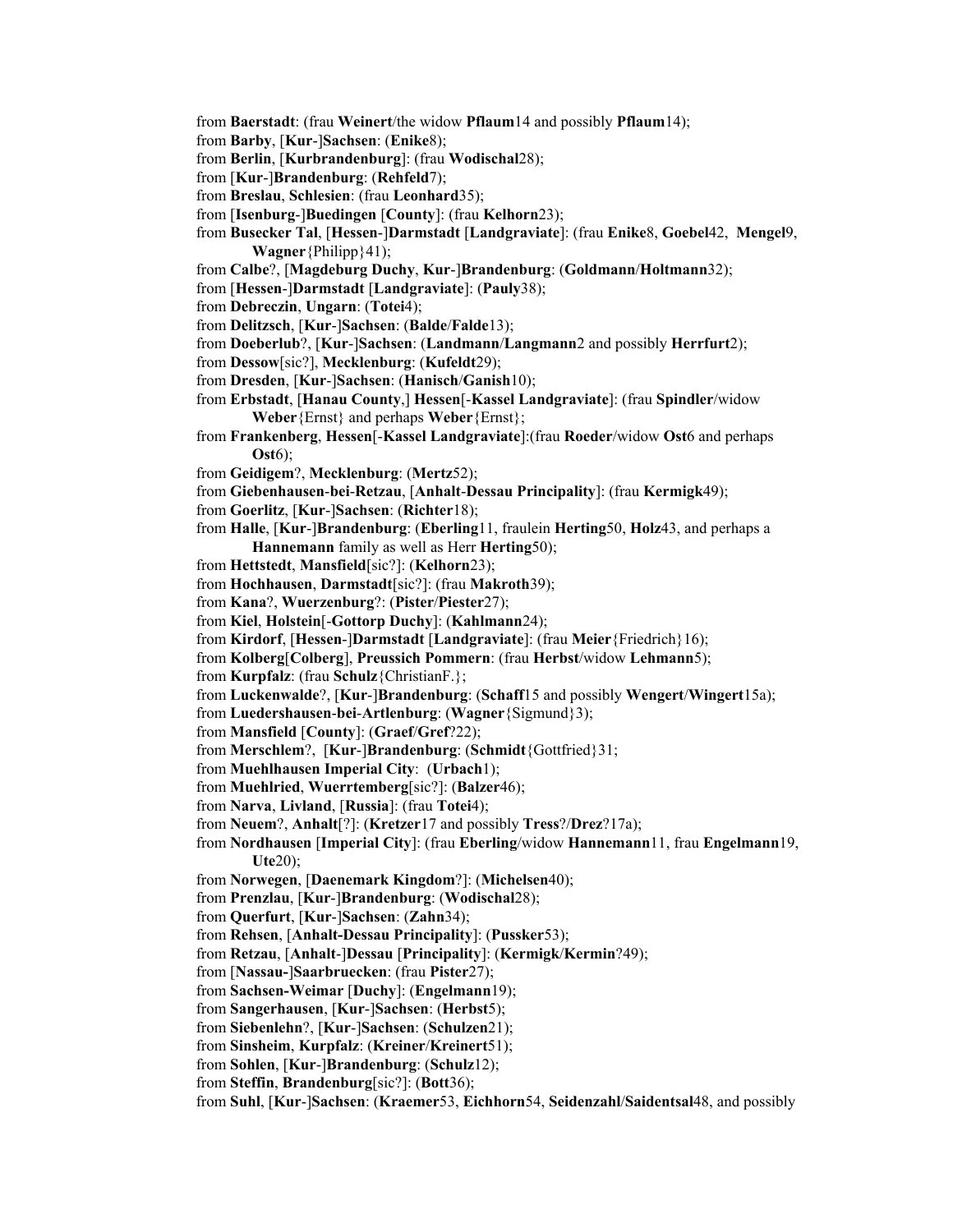**Bettheusen**/**Pekheisen**?54a);

- from **Sulzbach**: (frau **Schlitter**/widow **Knorr**25);
- from **Tessin(?)/Tesil**[sic for **Dessow**], **Mecklenburg**: (**Kuhfeld**);
- from [**Kur**-]**Trier**: (**Leonhard**/**Leonhardt**35);
- from **Uhyst-am-Taucher**, [**Kur**-]**Sachsen**: (**Stengler**/**Stengeler**30);
- from **Ulm**: (frau **Hanisch**/widow **Faust**10);
- from unknown: (frau **Kermicke**/**Kermigk**, nee **Seidenzahl**49);
- from **Wegeleben**, [**Kur**-]**Brandenburg**: (**Makroth**39);
- from **Wernburg**, [**Neustaedter Kreis**, **Kursachsen**]: (frau **Richter**39);
- from **Werne**[sic?], **Holstein**[sic?]: (frau **Goldman**32);
- from **Wildberg**, **Wuerttemberg** [**Duchy**]: (**Kaempf/Kempf**55);
- from **Wittenberg**, [**Kur**-]**Sachsen**: (**Roeder**6);
- from [**Anhalt**-]**Zerbst** [**Principality**]: (**Weinert**14, and possibly **Markert**14b and **Pflaum**{Georg}14a);
- from **Ziegesee**?, [**Kur**-]**Brandenburg**: (frau **Schulzen**21);
- from [**Pfalz**-]**Zweibruecken** [**Duchy**]: (frau **Hershleben**26);
- from **Zwingenberg**, [**Hessen**-]**Darmstadt** [**Landgraviate**]: (**Schaefer**45).
- Urban<sup>FN</sup>: said by the Dietel FSL to be from<sup>UC</sup> Merzwald(?), Elsass. I could not find this couple in **Mai1798**.
- Urban<sup>FN</sup>: said by the **Kamenka** FSL to be from<sup>UC</sup> **Marienburg, Polen.**
- **Urberach**GL, **Hessen-Darmstadt Landgraviate**: is some 9 miles NE of **Darmstadt** city center and 9 km ESE of **Langen** town; see **Orberach**.
- **Urdam**FN: said by the **Paulskaya** FSL to be a stepson in the **Maurer** household.
- Urich<sup>FN</sup>: said by the **(Mai1798: FSL** to be from<sup>UC</sup> **Kurpfalz** (no locality indicated) and was an orphan in the Spreuer household. Kuhlberg said he was fromUC **Worms**. **Doris Evans** says that research done by Anneliese Micheiwski for Rod Uhrich confirms this man's origins: he was born 1735 in **Hofheim**, grandson of an Urich or **Urig**, also of **Hofheim**. For 1788 and 1798 see **Mai1798**:Mv390, Fk26.
- Urich<sup>FN</sup> said by the **Frank** FSL to be from<sup>UC</sup> Unstadt, Hessen-Darmstadt. Doris Evans says that research done by Anneliese Micheiwski for the Frank Research Fund confirms this man's origins: he was born about 1748 in **Gross-Umstadt**. His lineage dates back to an Uhrich of **Gross-Umstadt** who died about 1669.
- Urich? $F_N$ : said by the **Paulskaya** FSL to be from<sup>UC</sup> Schwarzbach. I could not find this family in the 1798 Volga censuses.
- **Urich/Uhrich**FN{J.Friedrich}: Using LDS film #1340315, Corina **Hirt** found that he was born and baptized 1736 in **Gross Umstadt** the son of {Johannes & A.Justina{**Weber}**}. He married {A.Barbafra} surname not given who had been born abour 1739. They immigrated to **Russia**  along with his mother {A.Justina} and arrived at **Oranienbaum**, **Russia** 31 Jul 1766 (**Kulberg**#193). Not found in **T**. By 12 Sept 1767 this couple along with her mother, **Will**{A.Katharina}, had settled in **Schwab** (FSL #33). By 1798 {J,Friedrich} had died, and his widow and their children including son {J.Heinrich} were still in S**chwab** (**Mai1798**:Sb43).
- Urich<sup>FN</sup>: said by the **Schwab** FSL to be from<sup>UC</sup> Raibach, [Gross-Umstadt Condominium], with a widow **Will**{A.Katharina} in the household. For 1798 see **Mai1798**:Sb36.
- **Urich**{Johannes}: and wife **Richter**{Margaretha} had a daughter baptized in **Luebeck** 16 May 1766 (**Mai&Marquardt**#1315). He said to be from **Ober Klingen** 5 miles from **Frankfurt-am-Main** (**Mai&Marquardt**#1315). No later information found.
- **Urich**: mom of {Johannes} was a godmother at the 16 May 1766 **Luebeck** baptism of a son of {Johannes} and his **Richter** wife (**Mai&Marquardt**#1315). No further information.

- **Urlich**FN: said by the 1798 **Norka** census to be the maiden name of the wife of one of the **Albrecht**s (**Mai1798**:Nr194).
- **Urlich**FN: also see **Ulrich**.
- **Urlichstadt**?<sup>GL</sup>, **Darmstadt**: an unidentified place said by the **Keller** FSL to be home<sup>UC</sup> to a **Muehlhaus**, and possibly to a **Thomas**{Konrad} family.

**Urig**FN: see **Urich**.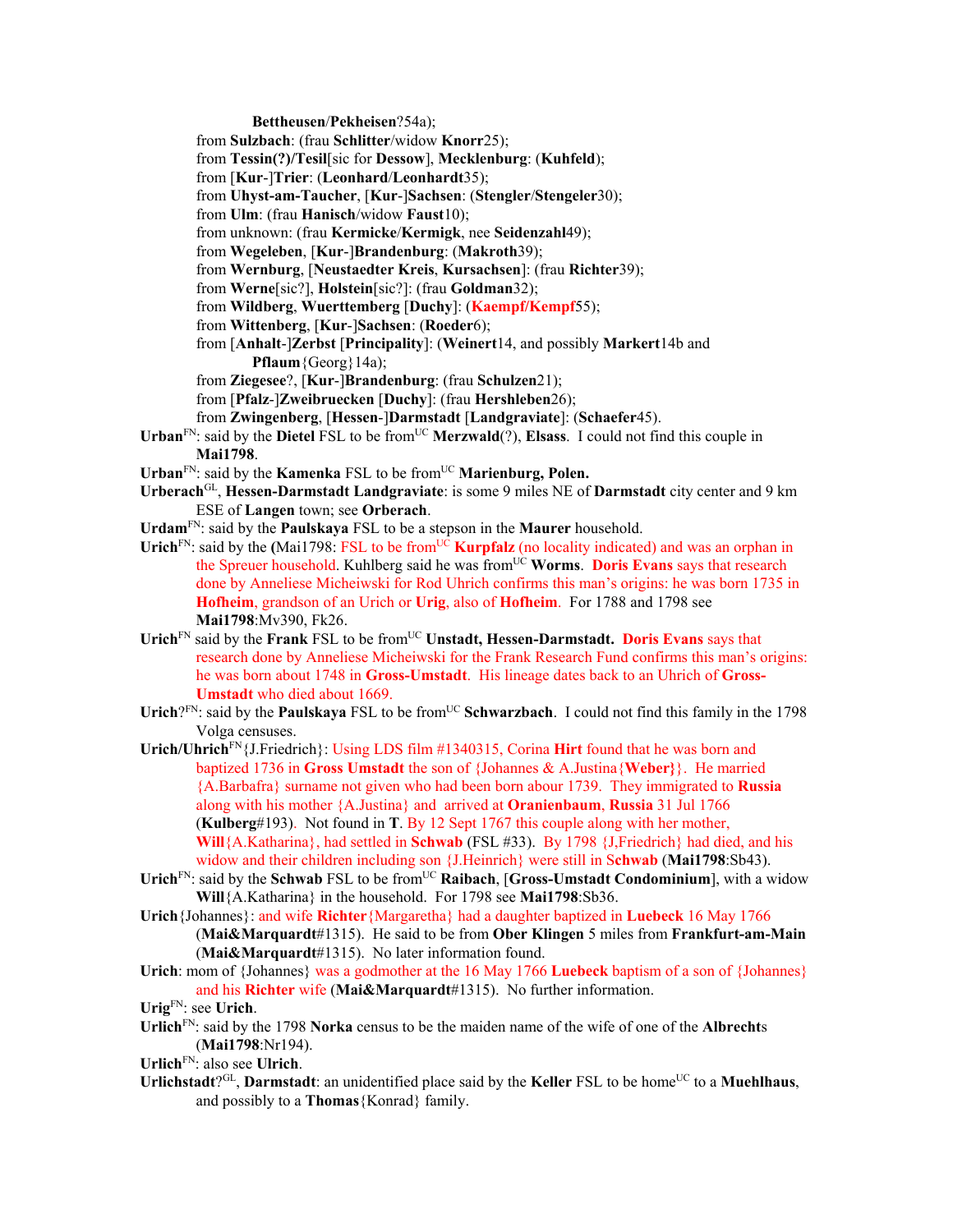**Urner**: **KS**161 says he came from **Buedingen** city. No further information.

- **Ury**{Peter}: was godfather the 19 July 1766 **Luebeck** baptism of **Schmidt**{J.Andreas} son of {Gabriel} and **Hoffmann**{Babara} (**Mai&Marquardt**#1359). No further information.
- **Urschlauer**<sup>FN</sup>: said by the **Pfeiffer** FSL to be from<sup>UC</sup> **Seligenstadt**.
- **Usaurea**?GL, **Schwaben**: an unidentified place said by the **Jost** FSL to be homeUC to a **Kunzhausen** family.
- Usbeck<sup>FN</sup>: said by the **Neidermonjou** FSL to be from<sup>UC</sup> Schmakilwin?. For 1798 see Mai1798: Nm24.
- Uschatsch<sup>GL</sup>, Polen: an unidentified place said by the **Dreispitz** FSL to be home<sup>UC</sup> to a **Sokolowski** family. This might be Uchacae some 46 miles SSE of **Warsaw**.
- Uschnitz<sup>GL</sup>, Stuhm Amt: Said by the **Tiege** FSL to be home<sup>UC</sup> to the **Kroecker**{Abraham} family. Also see **Uchnitz**.
- **Uschtak**FN: said by the **Schaefer** FSL to be fromUC **Kiel**, **Holstein**[-**Gorttorp Duchy**]. I could not find them in **Mai1798**.
- **Usenborn**GL, [**Stollberg-Gedern County**]: is some 4.5 miles N of **Buedingen** city.
- **Usener/Usner/Ussner**{Johannes/Johann}: fromUC **Eichelhain** married **Eifert**{A.Eliesabetha} in **Buedingen** 26 May 1766 (**Mai&Marquardt**#668). **KS**126 says they were going to **Schaffhausen**. **KS**161 On 14 Sept 1766 **Usner**{Johann & wife Anna} with young {Anna} arrived in **Russia**, he said to be from **Darmstadt** (**Kulberg**6516). He must soon have died; later in 1766 in **Oranienbaum** the two females, **Usner**{A.Cathar. & A.Dorothea} by themselves may have taken ship for the **Volga** (**T**3882-2883). Following arrival at the **Volga** they may have died, or the mother may have remarried …
- **Ussner**{J.Adam, A.Marg.} **KS**161 says they were from **Rudingshain** near **Schotten**. No further information.
- Usingen<sup>GL</sup>: is some 15 miles NNW of **Frankfurt-am-Main** and was the seat of the Duchy of Nassau-**Usingen**. Said by the 1776 **Katharinenstadt** census to be home to a **Zitzer** settler (confirmed by Sally Zitzer); also confirmed as the home of his **Leim** wife. Said (no locality mentioned) by the **Paulskaya** FSL to be home<sup>UC</sup> to **Ritzer**?, **Wagner**, and possibly **Schnell** families. Said by the **Buedingen** ML to be home<sup>UC</sup> to the **Herrmann** woman who in 1766 married a **Strack** man ; by 1767 this couple was in **Pfeiffer** (**Mai&Marquardt**:634).
- Usingen<sup>GL</sup>: said by the **Paulskaya** FSL to be home<sup>UC</sup> to a Weil family. Kuhlberg said this was in **Runkel**. The Runkel reference surely is a mistake.
- Usingen<sup>GS</sup>: was the short name for the **Nassau-Usingen Duchy**.
- Usinger<sup>FN</sup>: said by the **Anton** FSL to be from<sup>UC</sup> Schotten Oberamt, Darmstadt. Not found in the 1798 Volga censuses.

Usinger<sup>FN</sup>: said by the **Mueller** FSL to be from<sup>UC</sup> **Wallenrod**.

Usinger<sup>FN</sup>: said by the Stephan FSL to be from<sup>UC</sup> Reichenbach. For 1798 see Mai1798:Ml12.

**Usner** FN: go to **Usener**.

**Usnitz**GL: see **Uchnitz** and **Uschnitz**.

**Ussner** FN: go to **Usener**.

**Ust-Graesnucha**: a version of the Russian name for **Goebel**VV.

**Ust-Grajasnucha**: a version of the Russian name for **Goebel**VV.

- **Ust-Grasnukha**: a version of the Russian name for **Goebel**VV.
- **Ust-Karaman**VV: the Russian name for the colony of **Enders**.

**Ust-Kulalinka**VV: the Russian name for **Galka**VV.

**Ust-Solicha**VV: an alternate spelling of the Russian name for **Messer**VV.

**Ust-Solikha**VV: an alternate spelling of the Russian name for **Messer**VV.

- Ust-Zolicha<sup>VV</sup>: an alternate spelling of the Russian name for Messer<sup>VV</sup>.
- Ute<sup>FN</sup>: said by the Urbach FSL to be from<sup>UC</sup> **Nordhausen** [Imperial City]. I could not find them in **Mai1798**.

**Ute**FN: also see **Ude**.

- Utre?<sup>FN</sup>: said by the **Katharinenstadt** FSL to be from<sup>UC</sup> **Amsterdam**, **Holland**.
- **Utrecht** $G<sup>L</sup>$ : is some 21 miles SE of **Amsterdam** and said by the **Katharinenstadt** FSL to be home<sup>UC</sup> to a **Kohl** family. The reference may be to the Province, not to the city per se.

**Utrecht**GS: was one of the independent provinces of the United Provinces of Holland, covering much of the